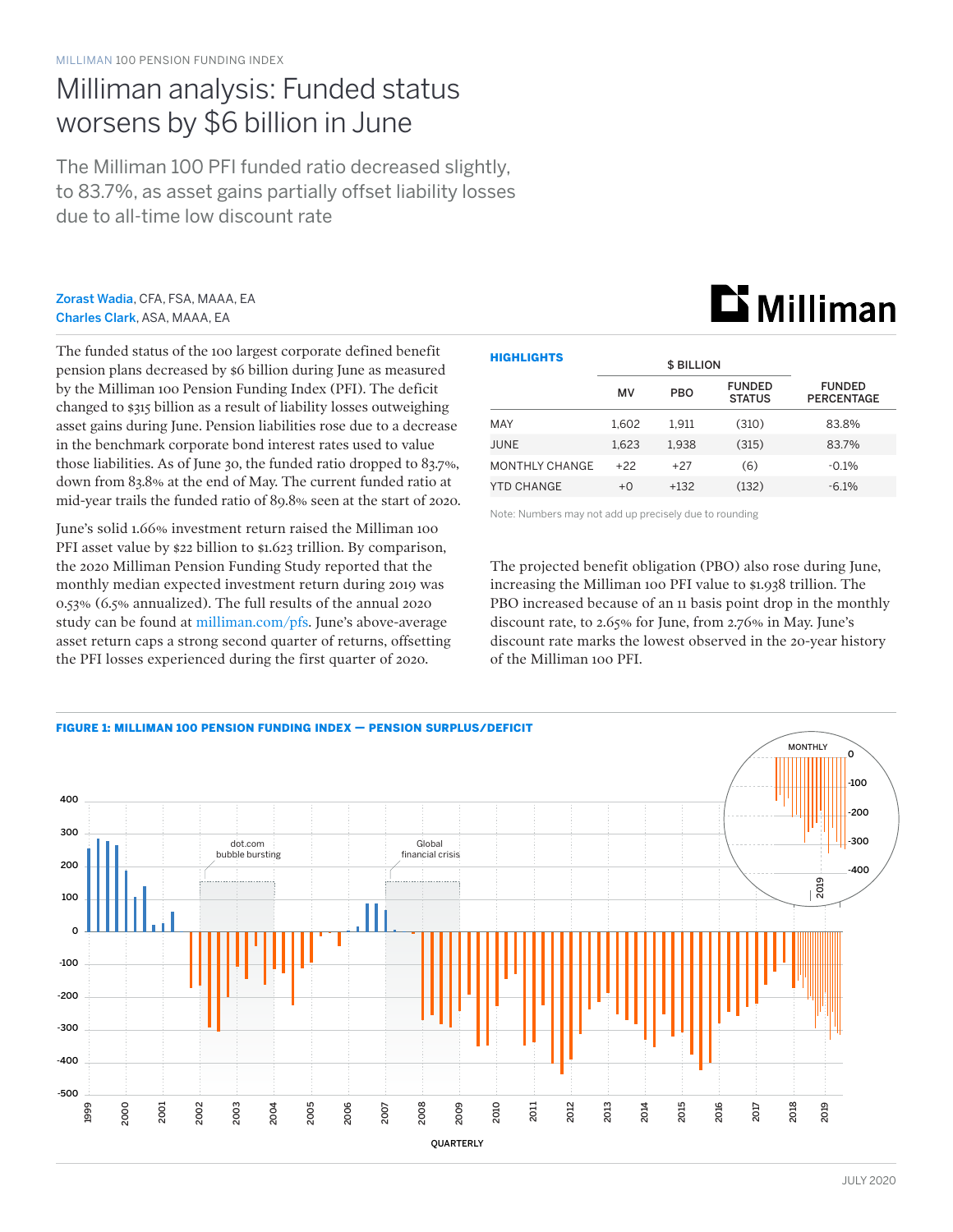

#### FIGURE 2: MILLIMAN 100 PENSION FUNDING INDEX — PENSION FUNDED RATIO

### Second Quarter 2020 Summary

For the quarter ending June 30, 2020, assets increased by \$109 billion compared to plan liabilities, which increased by \$181 billion. While investment returns exceeded expectations during the second quarter, discount rates, which fell by 74 basis points, had a much greater impact on funded status. The net result was a funded status worsening of \$72 billion. The funded status deficit grew to \$315 billion by the end of the second quarter. The funded ratio of the Milliman 100 companies decreased to 83.7% at the end of June from 86.2% at the end of March.

Over the last 12 months (July 2019 – June 2020), the cumulative asset return for these pensions has been 7.26% but the Milliman 100 PFI funded status deficit has worsened by \$118 billion. The primary reason for the deterioration in the funded status deficit has been discount rate declines over the past 12 months. Discount rates have fallen precipitously from 3.45% as of June 30, 2019 to 2.65% a year later. The funded ratio of the Milliman 100 companies has decreased over the past 12 months to 83.7% from 88.8%.

## 2020-2021 Projections

If the Milliman 100 PFI companies were to achieve the expected 6.5% median asset return (as per the 2020 pension funding study), and if the current discount rate of 2.65% were maintained during years 2020 through 2021, we forecast that the funded status of the surveyed plans would increase. This would result in a projected pension deficit of \$284 billion (funded ratio of 85.3%) by the end of 2020 and a projected pension deficit of \$211 billion (funded ratio of 89.0%) by the end of 2021. For purposes of this forecast, we have assumed 2020 and 2021 aggregate annual contributions of \$40 billion and \$50 billion, respectively.

Under an optimistic forecast with rising interest rates (reaching 2.95% by the end of 2020 and 3.55% by the end of 2021) and asset gains (10.5% annual returns), the funded ratio would climb to 91% by the end of 2020 and 106% by the end of 2021. Under a pessimistic forecast with similar interest rate and asset movements (2.35% discount rate at the end of 2020 and 1.75% by the end of 2021 and 2.5% annual returns), the funded ratio would decline to 80% by the end of 2020 and 74% by the end of 2021.

#### ABOUT THE MILLIMAN 100 MONTHLY PENSION FUNDING INDEX

For the past 20 years, Milliman has conducted an annual study of the 100 largest defined benefit pension plans sponsored by U.S. public companies. The Milliman 100 Pension Funding Index projects the funded status for pension plans included in our study, reflecting the impact of market returns and interest rate changes on pension funded status, utilizing the actual reported asset values, liabilities, and asset allocations of the companies' pension plans.

The results of the Milliman 100 Pension Funding Index were based on the actual pension plan accounting information disclosed in the footnotes to the companies' annual reports for the 2019 fiscal year and for previous fiscal years. This pension plan accounting disclosure information was summarized as part of the Milliman 2020 Pension Funding Study, which was published on April 28, 2020. In addition to providing the financial information on the funded status of U.S. qualified pension plans, the footnotes may also include figures for the companies' nonqualified and foreign plans, both of which are often unfunded or subject to different funding standards than those for U.S. qualified pension plans. They do not represent the funded status of the companies' U.S. qualified pension plans under ERISA.